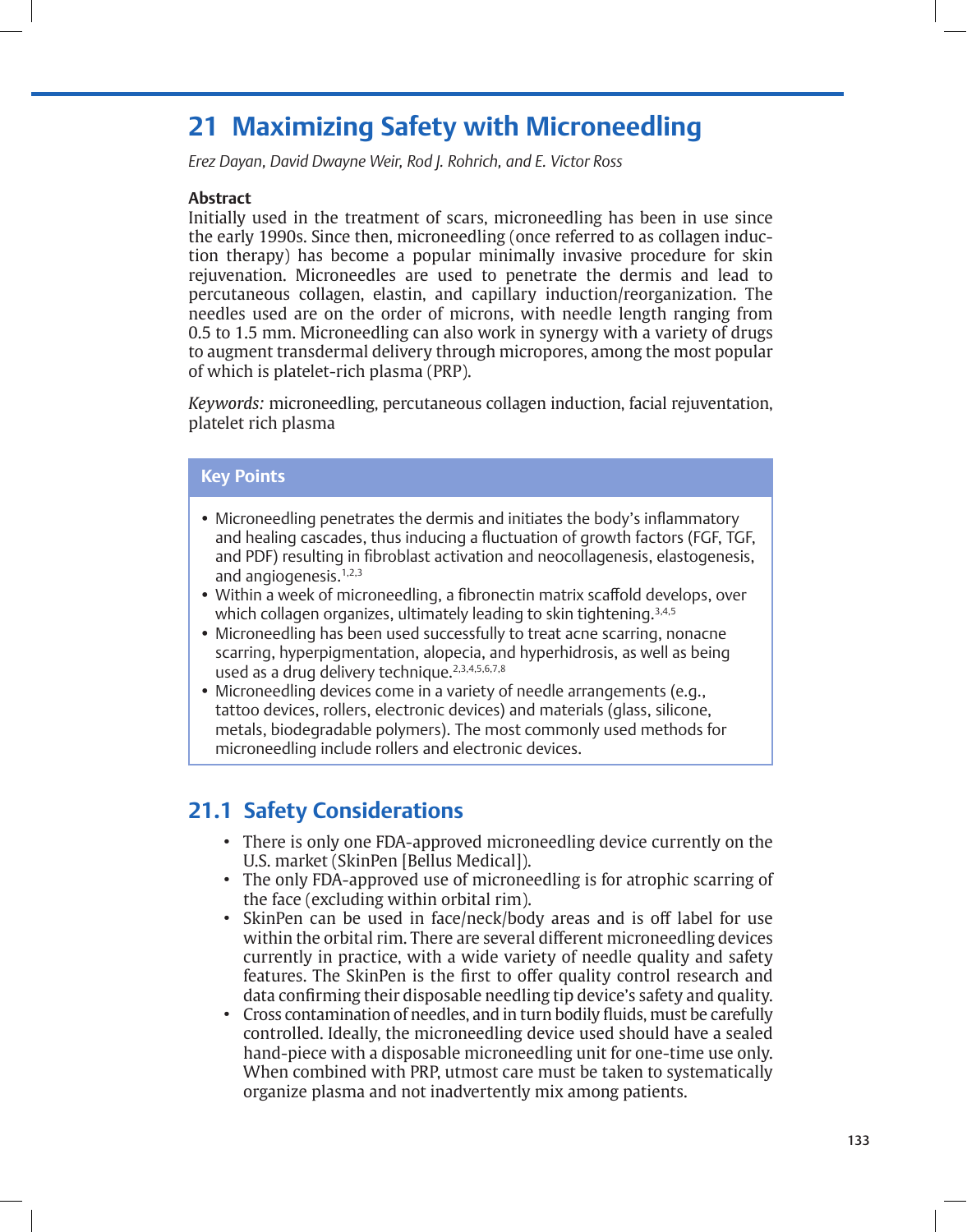- Varying methods of anesthetic, including over-the-counter topical anesthetics, as well as specialty compounded formulations, are used to minimize patient discomfort. Under the direct supervision of a qualified medical provider, compounded topical formulations of analgesics can be used with caution. In our practice, when performing microneedling on multiple treatment areas, a staggering multistep approach with topical anesthetics is used to avoid lidocaine toxicity.
- Cases of granulomas have been reported, particularly when using nonsterile preparations, topically in conjunction with micro needling. Ideally, only sterile products that are manufactured to be delivered intradermally should be applied on the surface when performing microneedling.
- Needle depth can range from 0.25 mm to 3 mm depending on the device. An understanding of the anatomy of the treatment area is necessary to determine the safety of the needle depth.<sup>1,2,7</sup> Similar to chemical peel and laser safety, certain treatment areas are treated with a deeper depth of microneedling, while other treatment areas are treated with a shallower depth of needle penetration (▶**Fig. 21.1)** (**Video 21.1**).3,9,10
- Devices that offer deeper microneedling settings (1.5 mm-3.0 mm) must be used with caution, particularly in patients with thin skin, as deeper needles (> 3mm) can cause sensory nerve damage.

# **21.2 Safe Zones**

• Areas that offer the most underlying fat and a thick dermis are considered more safe zones. These areas include the zygomatic region, buccal region, perioral region, mental region, and the parotidmasseteric region.